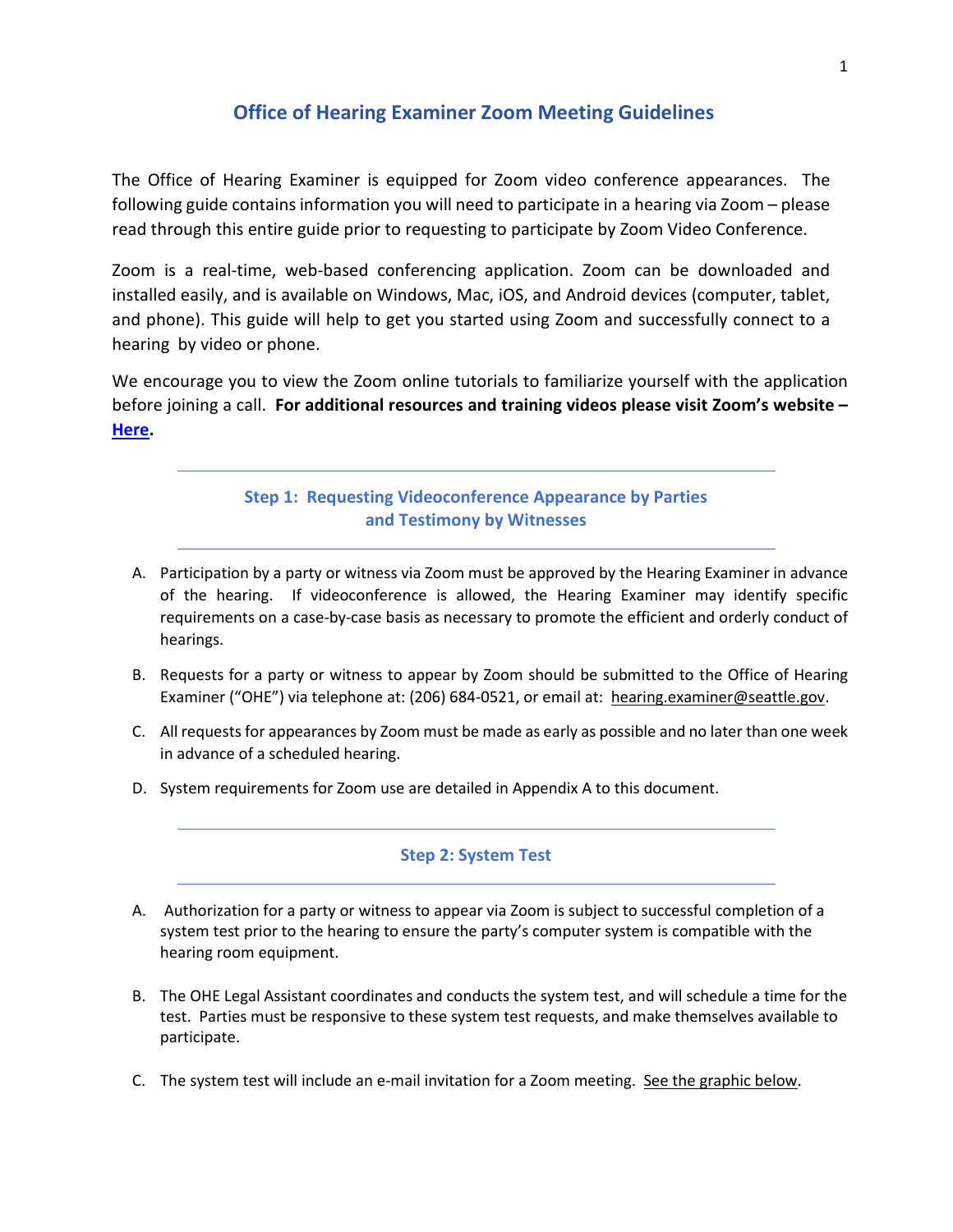| $\leftarrow$<br>ы                                       | b                                                                                                                                                                                                                                                                                                                                                                                                                                                                                                                                           | 1 of 1,524 $\lt$<br>森<br>$\rightarrow$                                                     |  |
|---------------------------------------------------------|---------------------------------------------------------------------------------------------------------------------------------------------------------------------------------------------------------------------------------------------------------------------------------------------------------------------------------------------------------------------------------------------------------------------------------------------------------------------------------------------------------------------------------------------|--------------------------------------------------------------------------------------------|--|
|                                                         | TEST:XX-00-000 Inbox x                                                                                                                                                                                                                                                                                                                                                                                                                                                                                                                      | 囜<br>ē                                                                                     |  |
| $\stackrel{0}{-}$<br>to me $\sim$                       |                                                                                                                                                                                                                                                                                                                                                                                                                                                                                                                                             | □ 7:05 AM (4 minutes ago)<br>☆                                                             |  |
| 7                                                       | TEST:XX-00-000<br>Apr<br>View on Google Calendar<br>Tue Apr 7, 2020 8am - 8:30am (PDT)<br>When<br>Tue $\blacksquare$<br>Where<br>Zoom Meeting<br>Edlund-Cho, Galen*<br>Who<br>Yes<br>More options<br>Maybe<br>No                                                                                                                                                                                                                                                                                                                            | Agenda<br>Tue Apr 7, 2020<br>No earlier events<br>TEST:XX-00-000<br>8am<br>No later events |  |
| Join Zoom Meeting<br>Password: 004160<br>One tap mobile | Galen Edlund-Cho is inviting you to a scheduled Zoom meeting.<br>Topic: Test: XX-00-000<br>Time: Apr 7, 2020 08:00 AM Pacific Time (US and Canada)<br>https://zoom.us/j/564585903?pwd=WDB1YS95REZzOEIHNnhRdis0QnlIZz09<br>Meeting ID: 564 585 903<br>+16699006833,,564585903# US (San Jose)<br>+13462487799,,564585903# US (Houston)<br>Dial by your location<br>+1 669 900 6833 US (San Jose)<br>+1 346 248 7799 US (Houston)<br>+1 301 715 8592 US<br>+1 312 626 6799 US (Chicago)<br>+1 929 205 6099 US (New York)<br>+1 253 215 8782 US |                                                                                            |  |

D. To participate in the system test Zoom meeting, a paid Zoom account is not required.

**Windows or MAC Install and Download -** [https://zoom.us/join a](https://zoom.us/join)nd sign up for free See Appendix B for Download graphics.

- E. The system test involves a brief conversation to ensure compatibility and audio, visual fidelity.
- F. After the system test, the Hearing Examiner may identify additional specific guidelines that need to be followed for Zoom participation at the hearing.

# **Step 3: Prehearing Preparation**

- A. If the system test is successfully completed, you will receive an e-mail from hearing.examiner@seattle.gov inviting you to a Zoom meeting. Do not take any action with this e-mail until the day of the hearing, except to confirm that your meeting time is set for the correct time-zone (see item B below). Please save the email invitation until the date of the hearing, as it will have all of the information you will need to join the video conference.
- B. **IMPORTANT:** The below graphic shows an image of what you will see in the body of the emailed Zoom invitation you receive. Please check the time zone listed in the parentheses after the meeting time. The meeting time will show up in the time zone to which your

2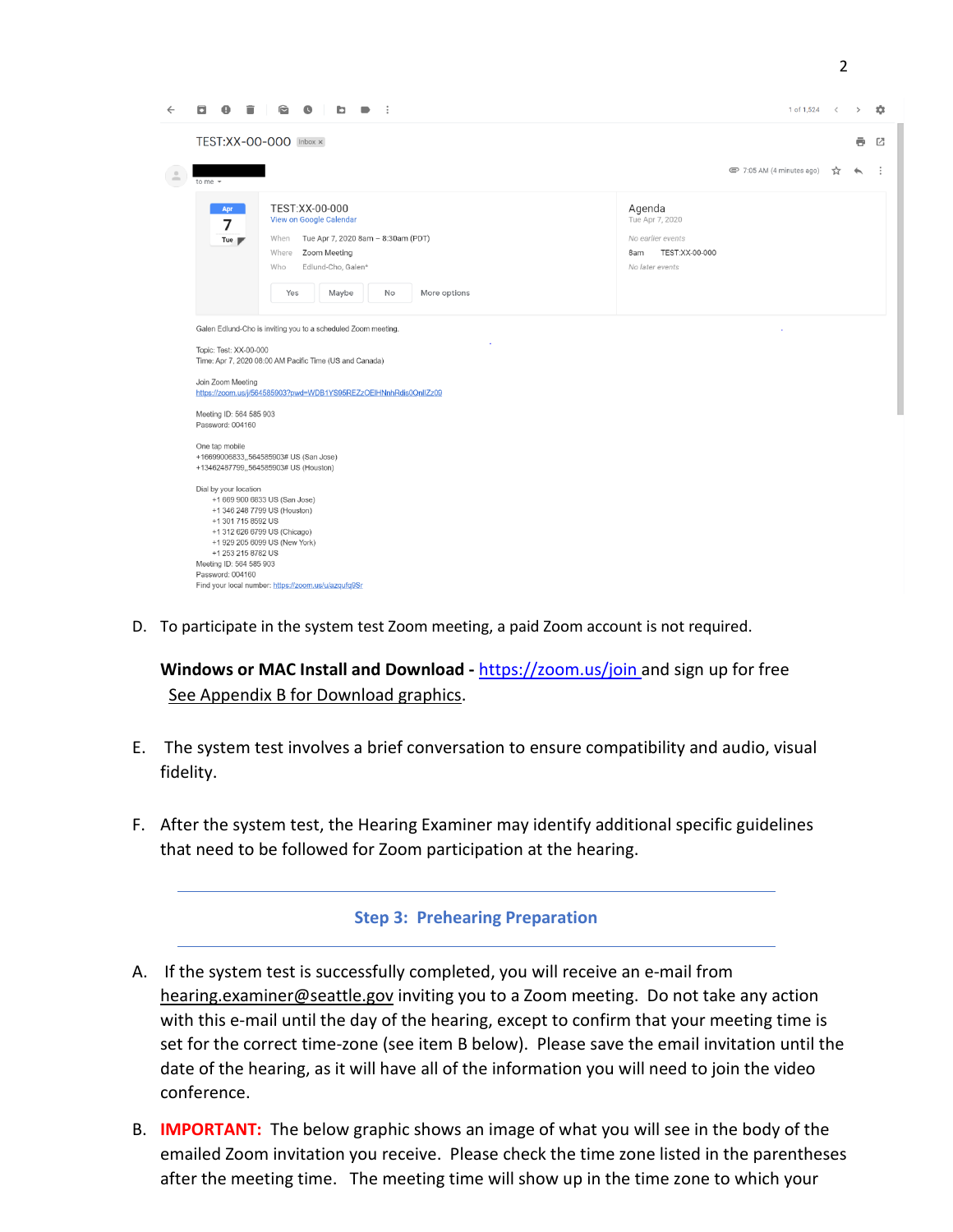personal e-mail account calendar is set. If the calendar settings are not accurate to your location, you may need to convert the time to your local time to ensure timely participation in the hearing.

| TEST:XX-00-000 Inbox x                                                                                                                                                                                                                                                                                                                                                                                                                                                                                                                                                                                                                                                                                                                                                                                                                                                                                                                                                                                                                     |                           |   |   |   |
|--------------------------------------------------------------------------------------------------------------------------------------------------------------------------------------------------------------------------------------------------------------------------------------------------------------------------------------------------------------------------------------------------------------------------------------------------------------------------------------------------------------------------------------------------------------------------------------------------------------------------------------------------------------------------------------------------------------------------------------------------------------------------------------------------------------------------------------------------------------------------------------------------------------------------------------------------------------------------------------------------------------------------------------------|---------------------------|---|---|---|
|                                                                                                                                                                                                                                                                                                                                                                                                                                                                                                                                                                                                                                                                                                                                                                                                                                                                                                                                                                                                                                            |                           |   | e | 囜 |
| $\stackrel{\circ}{-}$<br>to me $\sim$                                                                                                                                                                                                                                                                                                                                                                                                                                                                                                                                                                                                                                                                                                                                                                                                                                                                                                                                                                                                      | □ 7:05 AM (4 minutes ago) | ☆ |   |   |
| TEST:XX-00-000<br>Agenda<br>Apr<br>View on Google Calendar<br>Tue Apr 7, 2020<br>7<br>Tue Apr 7, 2020 8am - 8:30am (PDT)<br>No earlier events<br>When<br>Tue $\blacktriangleright$<br>TEST:XX-00-000<br>Zoom Meeting<br>Where<br>8am<br>Edlund-Cho, Galen*<br>Who<br>No later events<br>More options<br>Yes<br>Maybe<br>No<br>Galen Edlund-Cho is inviting you to a scheduled Zoom meeting.<br>Topic: Test: XX-00-000<br>Time: Apr 7, 2020 08:00 AM Pacific Time (US and Canada)<br>Join Zoom Meeting<br>https://zoom.us/j/564585903?pwd=WDB1YS95REZzOEIHNnhRdis0QnlIZz09<br>Meeting ID: 564 585 903<br>Password: 004160<br>One tap mobile<br>+16699006833,,564585903# US (San Jose)<br>+13462487799,,564585903# US (Houston)<br>Dial by your location<br>+1 669 900 6833 US (San Jose)<br>+1 346 248 7799 US (Houston)<br>+1 301 715 8592 US<br>+1 312 626 6799 US (Chicago)<br>+1 929 205 6099 US (New York)<br>+1 253 215 8782 US<br>Meeting ID: 564 585 903<br>Password: 004160<br>Find your local number: https://zoom.us/u/azqufq9Sr |                           |   |   |   |

## C. Exhibits

- 1. **If you are a party to an appeal:** All exhibits (documents you intend to submit as evidence at hearing) must be sent in hardcopy to the OHE, and to all of the other parties at least **10** calendar days before the hearing date (or such other date established by the Hearing Examiner). You must also arrange a means to receive exhibits during the hearing instantaneously (e.g. via e-mail), in case of exhibits being presented by other parties during the hearing.
- 2. Exhibits must be presented in a packet or binder, with all exhibits numerically marked and presented in sequential order. If possible, a colored sheet of paper or similar material should separate each exhibit. You will not be able to simply show documents through the video call, so please make sure **all** documents have been submitted ahead of time.
- 3. **If you are called as a witness for a hearing:** It is the responsibility of the person calling the witness who is appearing via Zoom to provide ALL exhibits to the witness ahead of time, so the witness may refer to them during testimony. Exhibits should be arranged in the same manner described above for parties (e.g. numbered separately, and presented in a packet or binder). The party calling the witness must also arrange a means to provide exhibits to the witness instantaneously (e.g. via e-mail), in case of rebuttal exhibits being presented during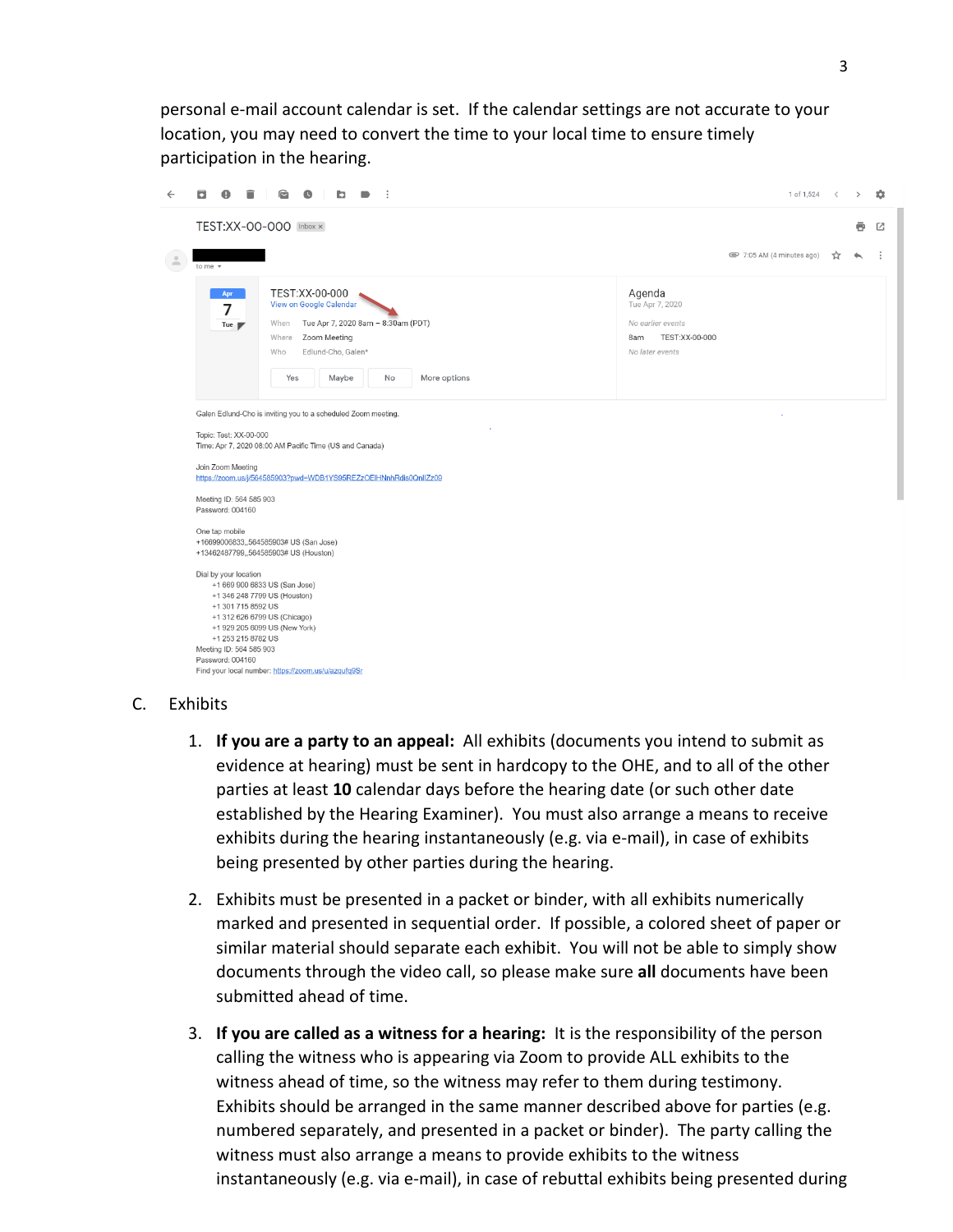$\approx$   $\sim$ 

 $\mathbf{r}_{\mathrm{in}}$ 

#### **STEP 4: DAY OF HEARING**

- A. Please ready your computer at least 30 minutes before the scheduled hearing time to ensure timely participation.
- B. Open the Zoom Meeting Invitation e-mail receive from hearing.examiner@seattle.gov.
- C. Click on the **"Join Zoom Meeting"** link below the big box. See the graphic below.

| TEST:XX-00-000 Inbox x<br>ē<br>□ 7:05 AM (4 minutes ago)<br>☆<br>to me $\sim$<br>TEST:XX-00-000<br>Agenda<br>Apr<br>View on Google Calendar<br>Tue Apr 7, 2020<br>7<br>No earlier events<br>Tue Apr 7, 2020 8am - 8:30am (PDT)<br>When<br>Tue $\blacksquare$<br>TEST:XX-00-000<br>Where<br>Zoom Meeting<br>8am |
|----------------------------------------------------------------------------------------------------------------------------------------------------------------------------------------------------------------------------------------------------------------------------------------------------------------|
|                                                                                                                                                                                                                                                                                                                |
|                                                                                                                                                                                                                                                                                                                |
| Edlund-Cho, Galen*<br>No later events<br>Who<br>More options<br>Yes<br>Maybe<br>No                                                                                                                                                                                                                             |

D. **If you encounter any technical difficulties before or during the hearing, please alert the Hearing Examiner or OHE Legal Assistant immediately at (206) 697-1438; galen.edlund-cho@seattle.gov; and/or by using the "chat" function in Zoom.** 

#### **Appendix A: User Requirements**

You must have access to the following equipment to participate in a hearing via Zoom:

- 1. Desktop or Laptop computer
- 2. Web camera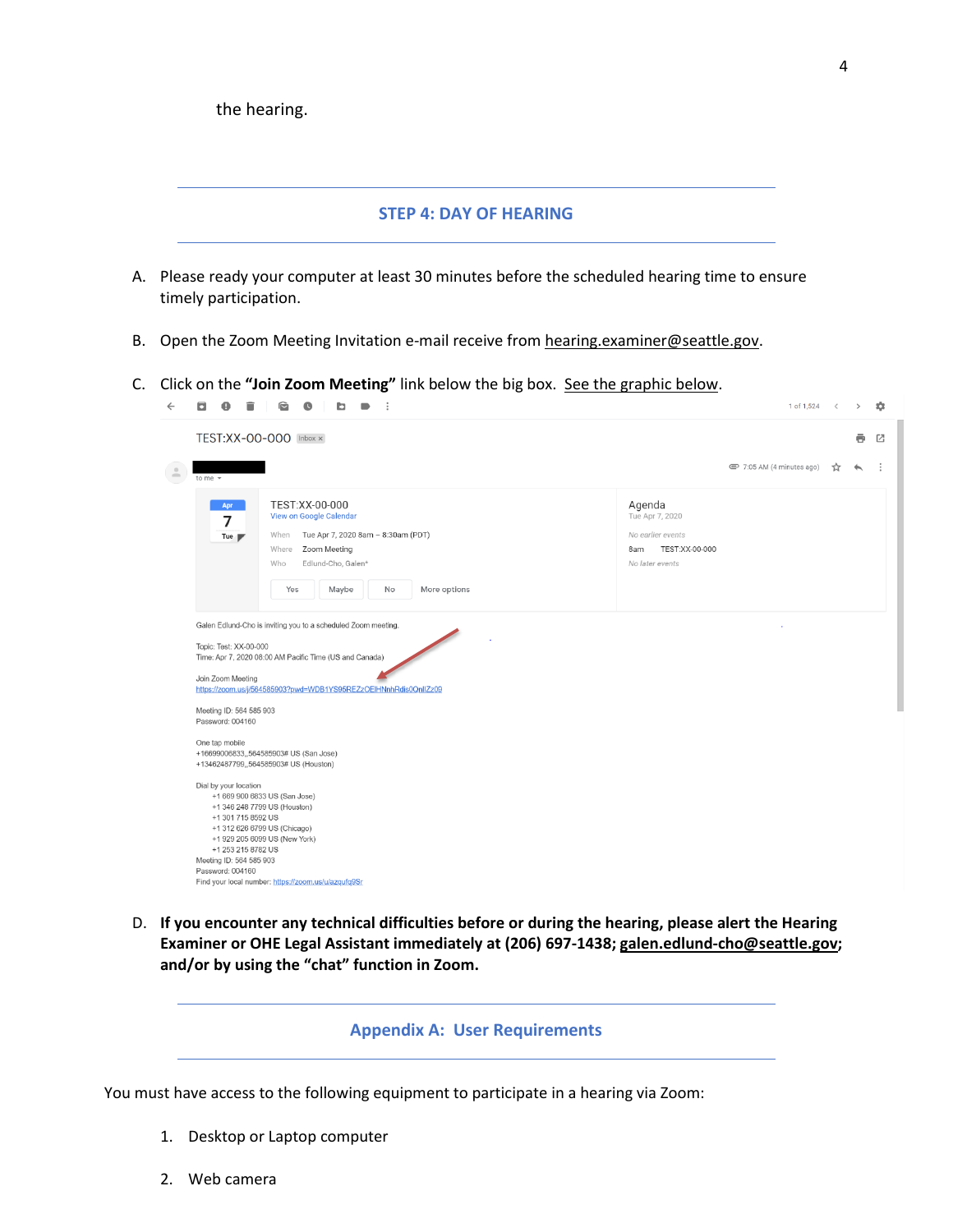- 3. Reliable high-speed internet connection
- 4. Headphones (must be available in case your microphone and speakers cause feedback)

If you have any questions regarding participation via Zoom video conference, please contact the Legal Assistant at (206) 615-1718 or galen.edlund-cho@seattle.gov

**Appendix B: Getting Started – Download and Sign-Up**

You do not need a paid account to use Zoom.

Windows or MAC Install and Download - [https://zoom.us/join a](https://zoom.us/join)nd sign up for free

|                                                   |                                                                                                                                                                                                                                                                                                                                                                                                                           | <b>SUPPORT</b><br><b>REQUEST A DEMO</b><br>1.888.799.9666<br>RESOURCES $\blacktriangleright$ |  |  |  |  |
|---------------------------------------------------|---------------------------------------------------------------------------------------------------------------------------------------------------------------------------------------------------------------------------------------------------------------------------------------------------------------------------------------------------------------------------------------------------------------------------|----------------------------------------------------------------------------------------------|--|--|--|--|
| <b>ZOOM</b>                                       |                                                                                                                                                                                                                                                                                                                                                                                                                           | <b>JOIN A MEETING</b><br>HOST A MEETING T<br><b>SIGN IN</b>                                  |  |  |  |  |
|                                                   | wnload for IT Admin +<br>Downlopening ZoomInstaller.exe<br>$\times$<br>You have chosen to open:<br><b>E</b> ZoomInstaller.exe<br>which is: Binary File (10.7 MB)<br>from: https://d11yldzmag5yn.cloudfront.net<br>Zoom (<br>Would you like to save this file?<br>Cancel<br>Save File<br>The web bro<br>t Zoom<br>meeting, and is also available for manual download here.<br><b>Download</b><br>Version 4.6.7 (18176.030) |                                                                                              |  |  |  |  |
|                                                   | Zoom Plugin for Microsoft Outlook<br>The Zoom Plugin for Outlook installs a button on the Microsoft Outlook tool bar to enable<br>you to start or schedule a meeting with one-click.<br><b>Download</b><br>Version 4.8.17303.0117                                                                                                                                                                                         |                                                                                              |  |  |  |  |
| <b>Appendix C: Join by Video on your Computer</b> |                                                                                                                                                                                                                                                                                                                                                                                                                           |                                                                                              |  |  |  |  |

**Using a Link:** If you were sent a link to join a Zoom meeting, or if you found it posted in a document or calendar invite, please click the link and follow the on-screen instructions to download/join the meeting.

Once the Zoom application has downloaded and opened, a pop-up window will ask if would like to join using your computer audio or telephone. Select the appropriate connection.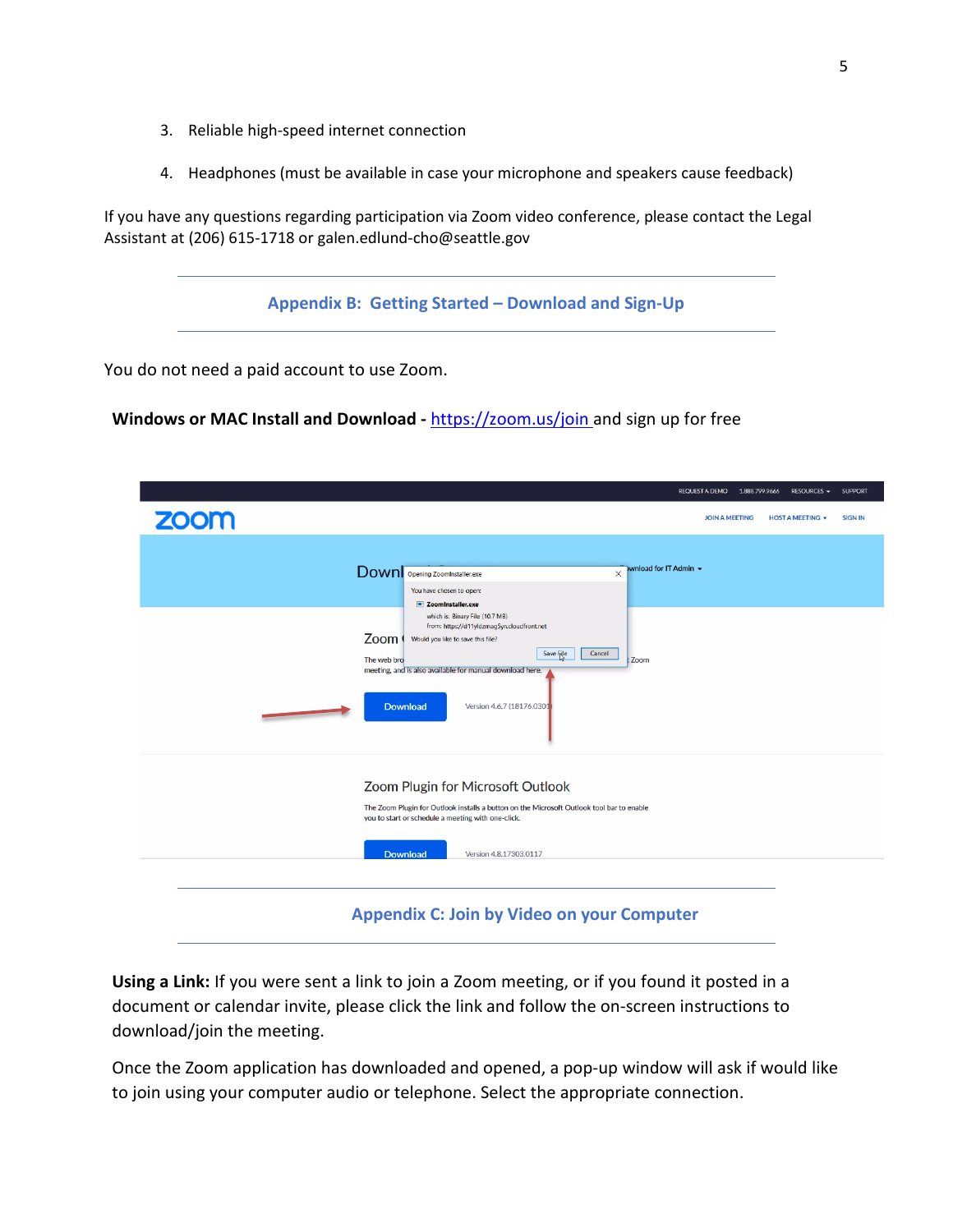**Using a Meeting ID**: If you already have Zoom downloaded, open your Zoom application, click on the blue "Join" button. Then enter the 9, 10, or 11-digit meeting ID and your name when prompted. Click to join the meeting. You may be asked to wait for the host. See graphics below.



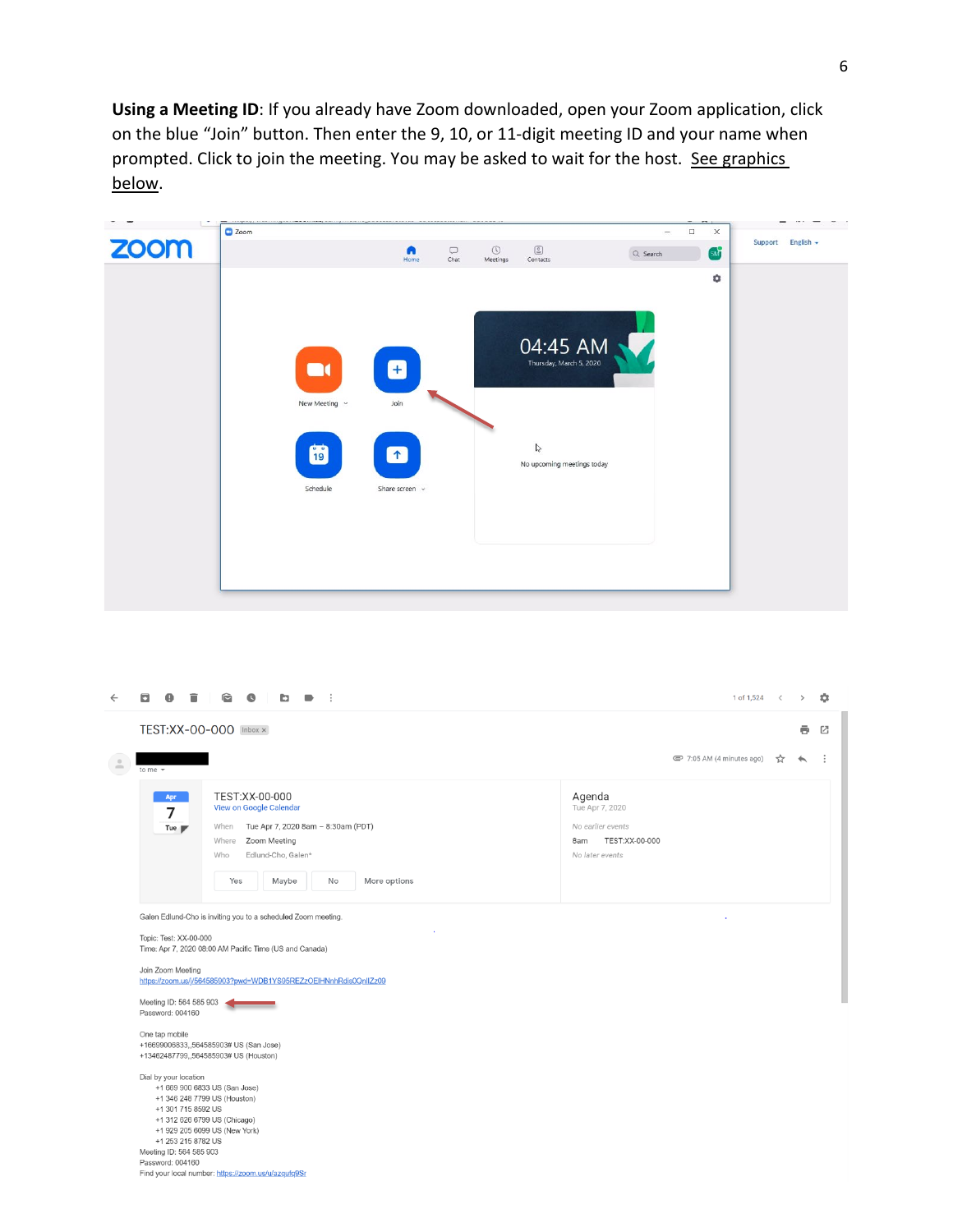## **Appendix C: Join by Telephone**

**On your mobile phone or landline:** Dial the phone number you received in your meeting invitation. Once prompted enter the 9, 10, or 11-digit meeting ID followed by # (pound). Press # again to join as a participant.

If it is time for you to speak, press \*6 (star, six) to unmute, press \*6 to mute again.

|                              | 1 of 1,524 <<br>$\widehat{\phantom{a}}$<br>Q<br>b                                                                                                                                                                                                                                                                                                                                                                                                                                                                                                                                               |    |   |   |
|------------------------------|-------------------------------------------------------------------------------------------------------------------------------------------------------------------------------------------------------------------------------------------------------------------------------------------------------------------------------------------------------------------------------------------------------------------------------------------------------------------------------------------------------------------------------------------------------------------------------------------------|----|---|---|
|                              | TEST:XX-00-000 Inbox x                                                                                                                                                                                                                                                                                                                                                                                                                                                                                                                                                                          |    | ē | 囜 |
| $\circ$<br>÷<br>to me $\sim$ | □ 7:05 AM (4 minutes ago)                                                                                                                                                                                                                                                                                                                                                                                                                                                                                                                                                                       | ጜን |   |   |
|                              | TEST:XX-00-000<br>Agenda<br>Apr<br>Tue Apr 7, 2020<br>View on Google Calendar<br>7<br>Tue Apr 7, 2020 8am - 8:30am (PDT)<br>No earlier events<br>When<br>Tue $\blacksquare$<br>TEST:XX-00-000<br>Zoom Meeting<br>Where<br>8am<br>Edlund-Cho, Galen*<br>No later events<br>Who<br>Maybe<br>Yes<br>No<br>More options                                                                                                                                                                                                                                                                             |    |   |   |
|                              | Galen Edlund-Cho is inviting you to a scheduled Zoom meeting.<br>Topic: Test: XX-00-000<br>Time: Apr 7, 2020 08:00 AM Pacific Time (US and Canada)<br>Join Zoom Meeting<br>https://zoom.us/j/564585903?pwd=WDB1YS95REZzOEIHNnhRdis0QnlIZz09<br>Meeting ID: 564 585 903<br>Password: 004160                                                                                                                                                                                                                                                                                                      |    |   |   |
|                              | One tap mobile<br>+16699006833,,564585903# US (San Jose)<br>+13462487799,,564585903# US (Houston)<br><u> The Communication of the Communication of the Communication of the Communication of the Communication of the Communication of the Communication of the Communication of the Communication of the Communication of the Commun</u><br>Dial by your location<br>+1 669 900 6833 US (San Jose)<br>+1 346 248 7799 US (Houston)<br>+1 301 715 8592 US<br>+1 312 626 6799 US (Chicago)<br>+1 929 205 6099 US (New York)<br>+1 253 215 8782 US<br>Meeting ID: 564 585 903<br>Password: 004160 |    |   |   |
|                              | Find your local number: https://zoom.us/u/azqufq9Sr                                                                                                                                                                                                                                                                                                                                                                                                                                                                                                                                             |    |   |   |

### **Appendix D: Quick Notes and Tips for Using Zoom**

- On the Zoom interface:
	- o Toward the bottom-left corner of your screen, there will be a video cameraicon. Click on it to turn your camera on or off.
	- o To the right of that icon is an UP arrow, with a menu that allows you to test your video, before you turn it on.
	- o To the left of the camera icon, you'll see a microphone icon. That's your mute/unmute option. The up-arrow there allows you to test yourmicrophone and speakers.
- Upon joining the meeting, sound will be automatically muted by the Hearing Examiner.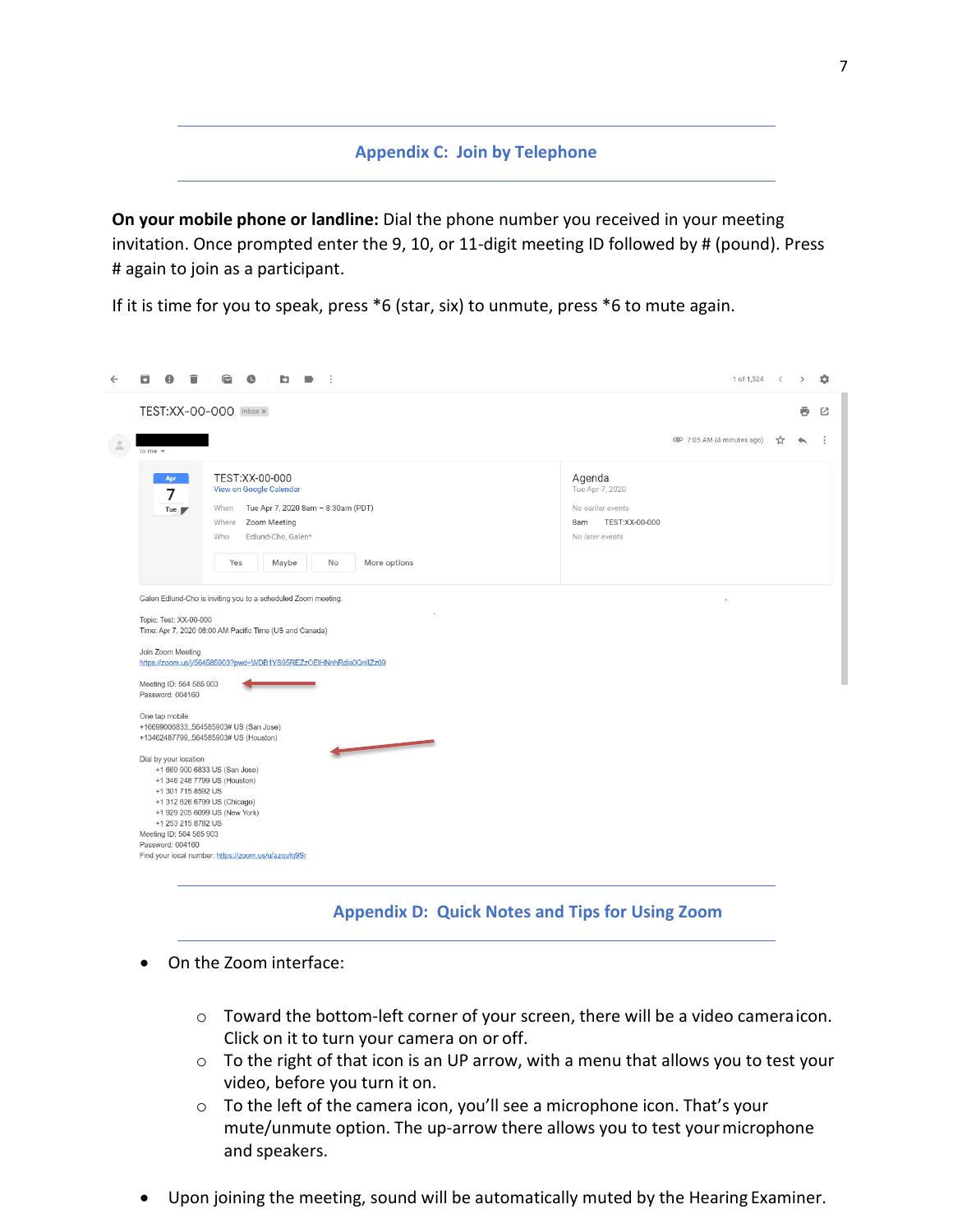- If you are joining by video, remember that everyone can see you and yourbackground.
- If you are using an external camera and/or microphone be sure to plug them inbefore opening the Zoom application. We recommend using a headset whenpossible.
- Only 1 microphone and speaker system should be active per physical location. Otherwise the 2 systems may cause noise andfeedback.
- Be sure to mute yourself when you are not speaking.
- Use the Chat feature (located in the bottom menu) to ask questions without interrupting the speaker.

**Appendix E: Pictorial Guide Please take a moment to familiarize yourself with the interface before joining a meeting. Note that the phone app will look different.**

![](_page_7_Picture_6.jpeg)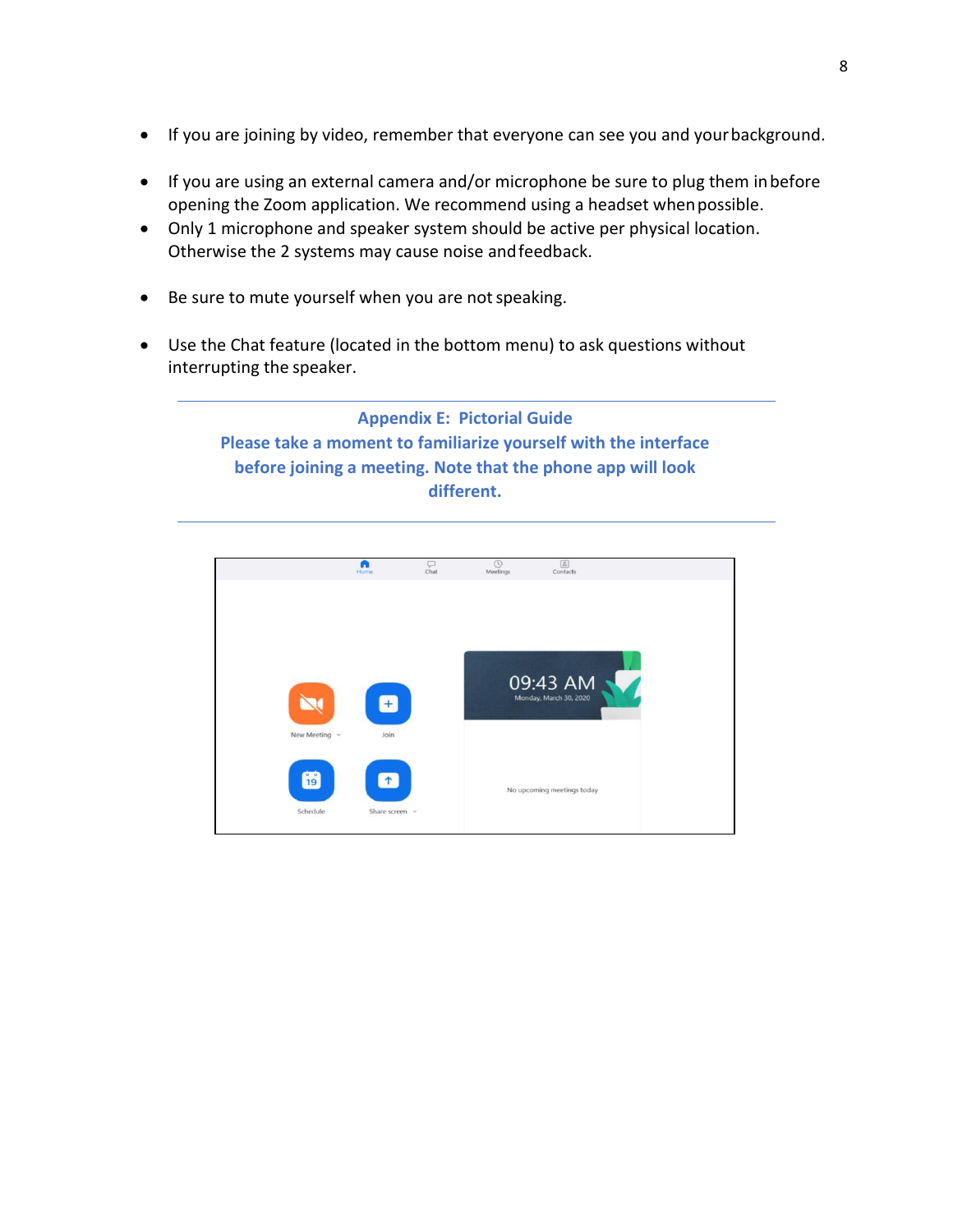### **Enter a Meeting**

|                               | <b>Talking:</b>                                         |        |                                                                    | Q Search              | J |
|-------------------------------|---------------------------------------------------------|--------|--------------------------------------------------------------------|-----------------------|---|
|                               |                                                         |        |                                                                    |                       | ۰ |
| <b>Meeting Topic:</b>         | Lena Mendiola's Zoom Meeting                            | $\Box$ | Choose ONE of the audio conference options                         |                       |   |
| Host:                         | Lena Mendiola                                           |        |                                                                    |                       |   |
| Password:                     |                                                         |        | <b>Phone Call</b>                                                  | <b>Computer Audio</b> |   |
| <b>Invitation URL:</b>        | https://zoom.ustrl                                      |        |                                                                    |                       |   |
|                               | Copy URL                                                |        | <b>Join with Computer Audio</b>                                    |                       |   |
| <b>Participant ID:</b>        | 26                                                      |        | <b>Test Speaker and Microphone</b>                                 |                       |   |
| $\cdots$<br><b>Join Audio</b> | $\cdots$<br><b>Share Screen</b><br><b>Invite Others</b> |        | $\Box$ Automatically join audio by computer when joining a meeting |                       |   |

### **User Controls**

| Lena Mendiola<br>$\frac{1}{\omega_{\text{Mute}}}$<br>$\lambda$ <b>D</b> $\lambda$<br><b>Stop Video</b> | $\bullet$ $\bullet$ $\bullet$ $\bullet$ $\bullet$ $\bullet$ $\bullet$ $\bullet$<br><b>Invite Manage Participants Share Screen</b><br>Chat | <b>Reactions</b><br><b>Record</b> | <b>End Meeting</b> |
|--------------------------------------------------------------------------------------------------------|-------------------------------------------------------------------------------------------------------------------------------------------|-----------------------------------|--------------------|